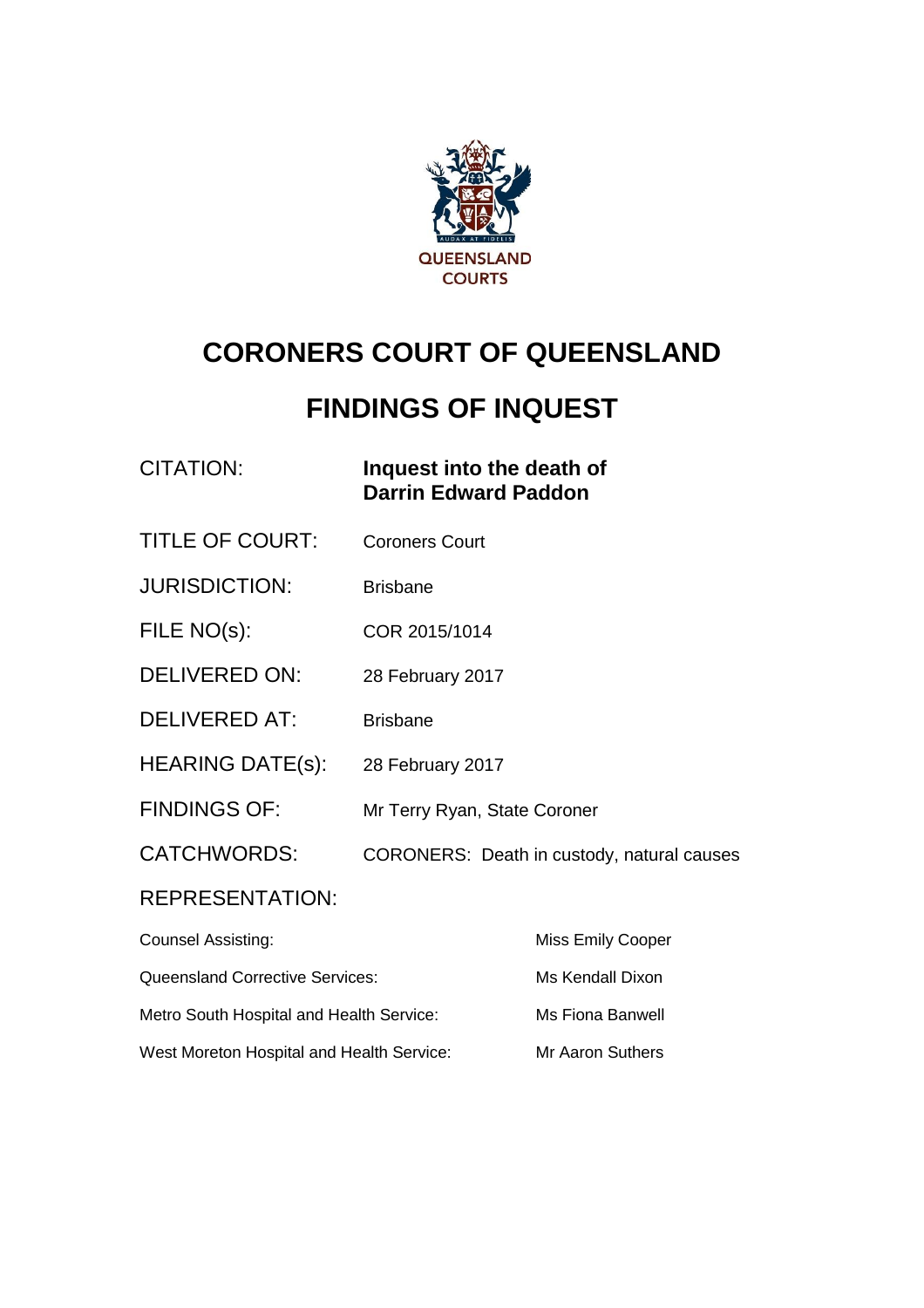## Contents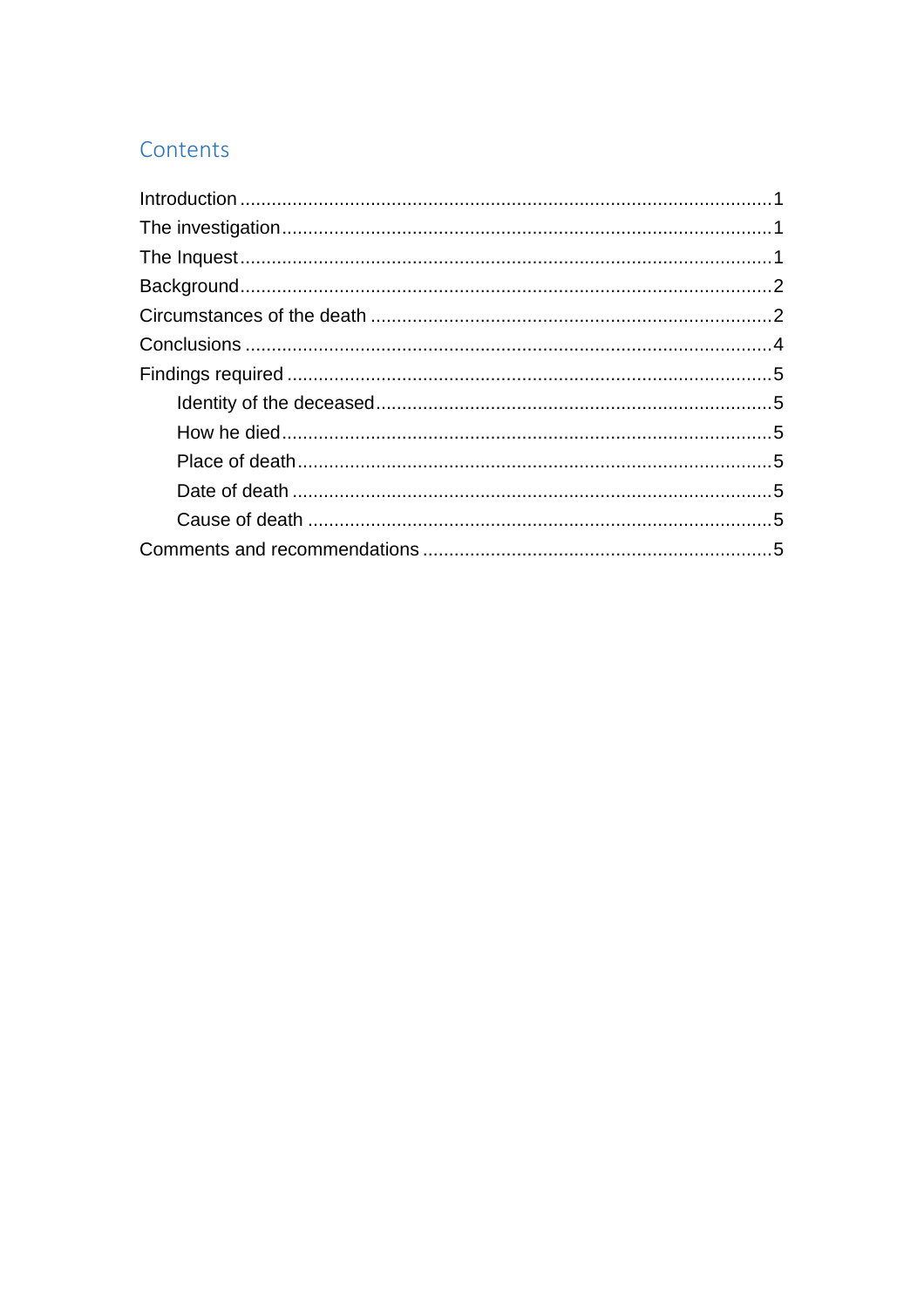#### <span id="page-2-0"></span>**Introduction**

- 1. On 11 March 2015, Darrin Edward Paddon, aged 51 years, was transferred from the Wolston Correctional Centre (WCC) and admitted to the Princess Alexandra Hospital Secure Unit (PAH) after undergoing routine haemodialysis. He was admitted to undergo investigations into ongoing gastrointestinal bleeding and pancytopenia. 1 Over the following days, his condition continued to decline, resulting in four 'code blues' being called.
- 2. On 16 March 2015, when the third code blue was called, Mr Paddon had been undergoing a planned echocardiogram. He had become hypotensive during the procedure, resulting in the code blue. Shortly afterwards, he suffered a further episode of hypotension, which progressed to a pulseless electrical arrest. He was resuscitated but remained unresponsive. In consultation with his mother, it was decided to direct his care towards comfort measures. He was pronounced deceased later that day.

## <span id="page-2-1"></span>**The investigation**

- 3. Detective Sergeant Andy Seery from the Queensland Police Service (QPS) Corrective Services Investigation Unit (CSIU) conducted an investigation into the circumstances leading to Mr Paddon's death.
- 4. After being notified of Mr Paddon's death, the CSIU attended PAH and WCC and an investigation ensued. Mr Paddon's correctional records and his medical files from WCC and PAH were obtained. The investigation was informed by statements from the Nurse Unit Manager at WCC, his treating nephrologist at the PAH and a statement from his mother, Barbara Stevenson. These statements were tendered at the inquest.
- 5. An external autopsy examination with associated CT scans and toxicology testing was conducted by Dr Beng Ong. At the request of the Coroners Court of Queensland, Dr Gary Hall from the Queensland Health Clinical Forensic Medicine Unit (CFMU) examined the medical records for Mr Paddon from the PAH and WCC, and reported on them. The post mortem CT scan showed extensive calcification of coronary arteries due to atherosclerosis. There was also calcification of the aortic valve in keeping with known aortic valve disease. Only one kidney was present.<sup>2</sup>
- 6. I am satisfied that the investigation was thoroughly and professionally conducted and that all relevant material was accessed.

## <span id="page-2-2"></span>**The inquest**

7. As Mr Paddon was in custody when he died, an inquest into his death was required by the *Coroners Act 2003*. The inquest was held on 28 February 2017. All of the statements, medical records and material gathered during the investigation were tendered and oral evidence heard only from Detective

<sup>&</sup>lt;sup>1</sup> Blood cell deficiency

<sup>&</sup>lt;sup>2</sup> Mr Paddon had a congenital condition resulting in the absence of one kidney.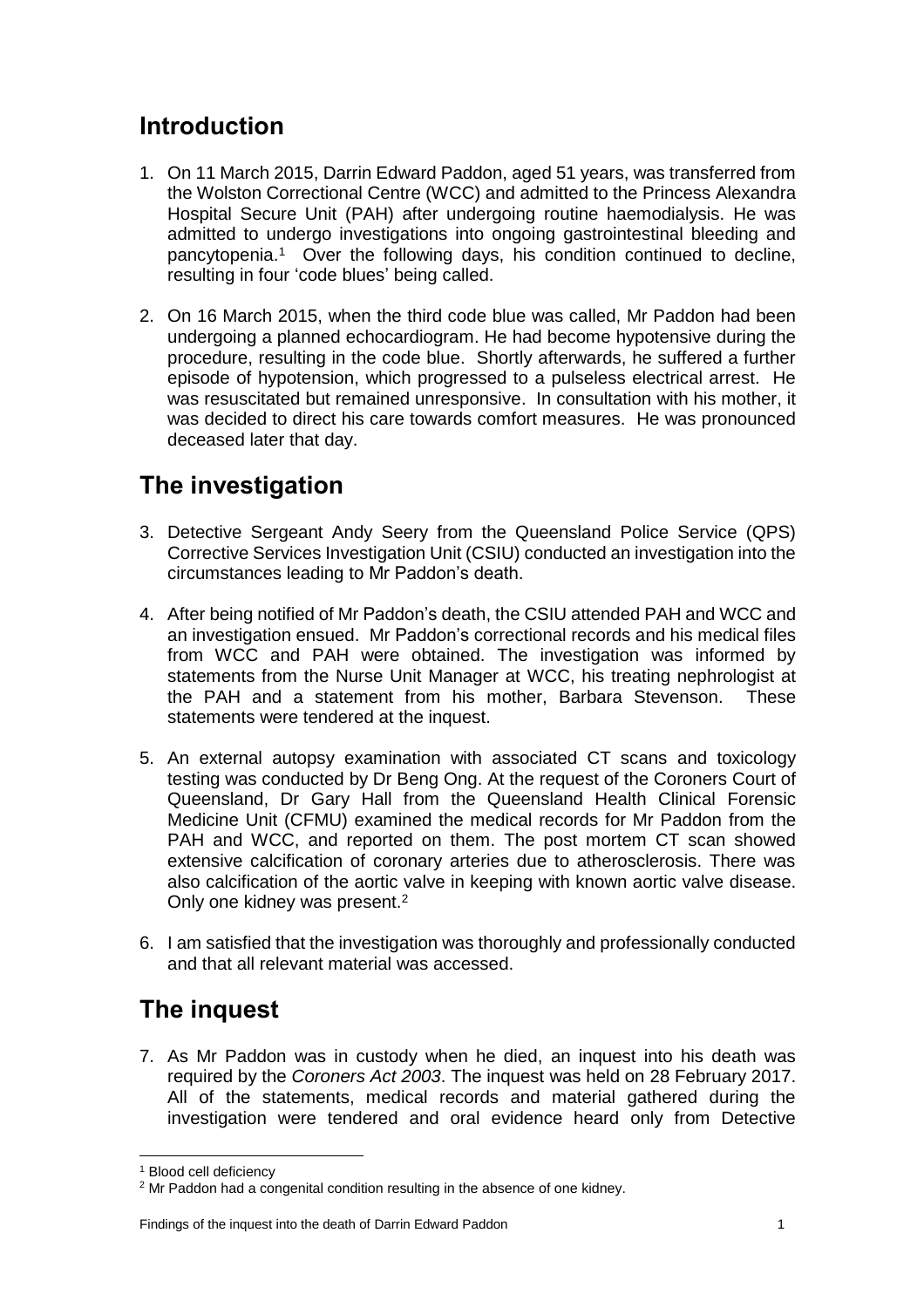Sergeant Seery. Counsel Assisting proceeded to submissions after the conclusion of the evidence.

#### <span id="page-3-0"></span>**Background**

- 8. Darrin Edward Paddon was a 51 year old man. Mr Paddon's mother reported that he had intellectual disabilities and struggled to read and write. He left school and commenced offending as a teenager. He was placed at the Sir Leslie Wilson Youth Hospital at an early age. Mr Paddon's mother maintained contact with him during his time in custody and expressed no concerns about the treatment he received.<sup>3</sup> He is survived by his parents and two of his three siblings.
- 9. On 24 March 1998, Mr Paddon was convicted of murder and incarcerated at WCC. He was released on parole on 24 March 2011. However, he subsequently breached parole after committing a break and enter offence in 2012. He was then returned to WCC and remained there until his death.

## <span id="page-3-1"></span>**Circumstances of the death**

- 10. Dr Nicole Isbel provided a statement to assist the inquest, in her capacity as Mr Paddon's treating nephrologist at the PAH.<sup>4</sup> Dr Isbel confirmed that Mr Paddon had a background of end stage renal disease in the lead up to his death. He had commenced haemodialysis in 2003. He had a range of other comorbidities:
	- Hepatitis C infection complicated by cirrhosis;
	- Recurrent sepsis events requiring protracted antibiotic therapy;
	- Endocarditis involving calcified stenotic aortic valve with severe aortic regurgitation; not amenable to surgery due to recurrent sepsis;
	- Pancytopaenia; and
	- Rapidly progressive cardiac decompensation.
- 11. Lorraine Reid also provided a statement to assist the inquest, in her capacity as the Nurse Unit Manager at WCC.<sup>5</sup> Ms Reid explained that Mr Paddon was, on occasion, non-compliant with treatment and occasionally refused to keep appointments for dialysis. Ms Reid recorded an incident which involved Mr Paddon being discharged from the PAH to WCC in February 2015, without a discharge summary from the PAH. This resulted in Mr Paddon receiving an extra three days of aspirin, although the hospital had ceased it due to gastrointestinal bleeding.
- 12. In the material tendered at the inquest I was provided with a clinical incident review report in relation to this incident. After reviewing that report, I am satisfied that the matter has been appropriately addressed. I am also satisfied that this incident ultimately had no connection with Mr Paddon's death in March 2015.
- 13. It is clear from the medical records that Mr Paddon regularly attended at the PAH for the management of his multiple comorbidities. It can be observed that early in 2015, the frequency of Mr Paddon's transfers to the PAH had escalated.

 $\overline{\phantom{a}}$ 

<sup>3</sup> Exhibit B3.

<sup>4</sup> Exhibit B1.

<sup>5</sup> Exhibit B2.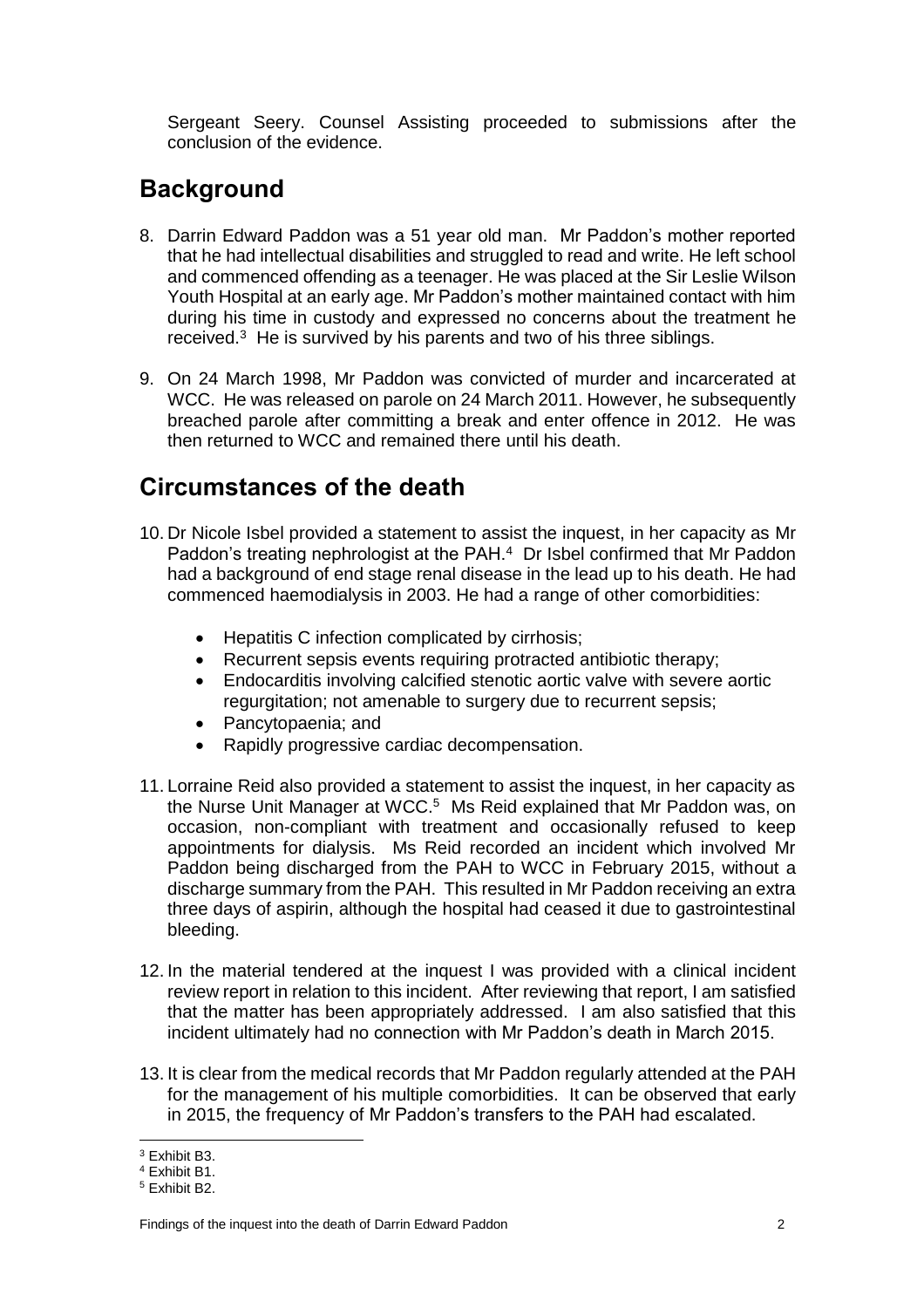- 14. On 8 March 2015, Mr Paddon was admitted to the PAH with a syncopal episode, where he became dizzy and was witnessed to lose consciousness. A chest xray revealed interstitial oedema. He underwent his usual haemodialysis and a blood transfusion. He also complained of a number of nose bleeds and black stools (suggestive of gastrointestinal bleeding) in recent days. It was arranged that he return to the PAH on 11 March 2015 for an endoscopy to investigate the blood loss.
- 15. On 11 March 2015, Mr Paddon was admitted to the PAH for investigation of recent black bowel motions and pancytopenia. The gastroscopy showed the presence of oesophageal varices, some evidence of old blood staining the stomach and portal hypertensive gastropathy. His haemoglobin was very low (66), his white cell count was low (1.9) and his platelet count was also low (95).
- 16. Early in the morning on 13 March 2015, Mr Paddon was pacing in his cell at the PAH secure unit complaining of chest pain and headache. An ECG was performed. Later that day, it was noted by medical staff that Mr Paddon had reduced blood pressure, his haemoglobin was down to 60, and there were new changes on the ECG suggestive of heart ischaemia. A further blood transfusion was ordered. At 1330 hours, a code blue was called after Mr Paddon was found unresponsive, thought to be due to his low blood pressure. He was successfully resuscitated.
- 17. Early in the morning on 14 March 2015, a further code blue was called when Mr Paddon was again found unresponsive and making a gurgling sound. He was again successfully resuscitated. Further ST segment and T wave changes were noted on an ECG, suggesting a cardiac event. At 1500 hours, a cardiology registrar documented that the heart attack was thought to have occurred due to the gastrointestinal bleeding.
- 18. At 1535 hours, a further code blue was called after Mr Paddon was found unconscious. A rectal examination revealed no blood loss, however a further ECG showed inferolateral T wave inversions, suggesting further cardiac ischaemia. The presence of melaena and pancytopenia precluded treatment with anticoagulant medication.
- 19. On 16 March 2015, at 1625 hours, a further code blue was called due to bradycardia (slow pulse) and low blood pressure (67/45). Mr Paddon was resuscitated with medication to increase the heart rate and adrenaline. Spontaneous circulation returned, however, he remained unresponsive. In discussions with his mother, it was decided that care would be directed towards keeping Mr Paddon comfortable. He passed away at 1730 hours after these measures were put in place.

#### **Clinical Review**

20. Dr Hall assisted the inquest by reviewing the available medical records.<sup>6</sup> Dr Hall confirmed that over the last 12-14 months of his life, Mr Paddon had developed complications of the hepatitis C virus, by way of infection and cirrhosis,

 $\overline{\phantom{a}}$ <sup>6</sup> Exhibit B4.

Findings of the inquest into the death of Darrin Edward Paddon 3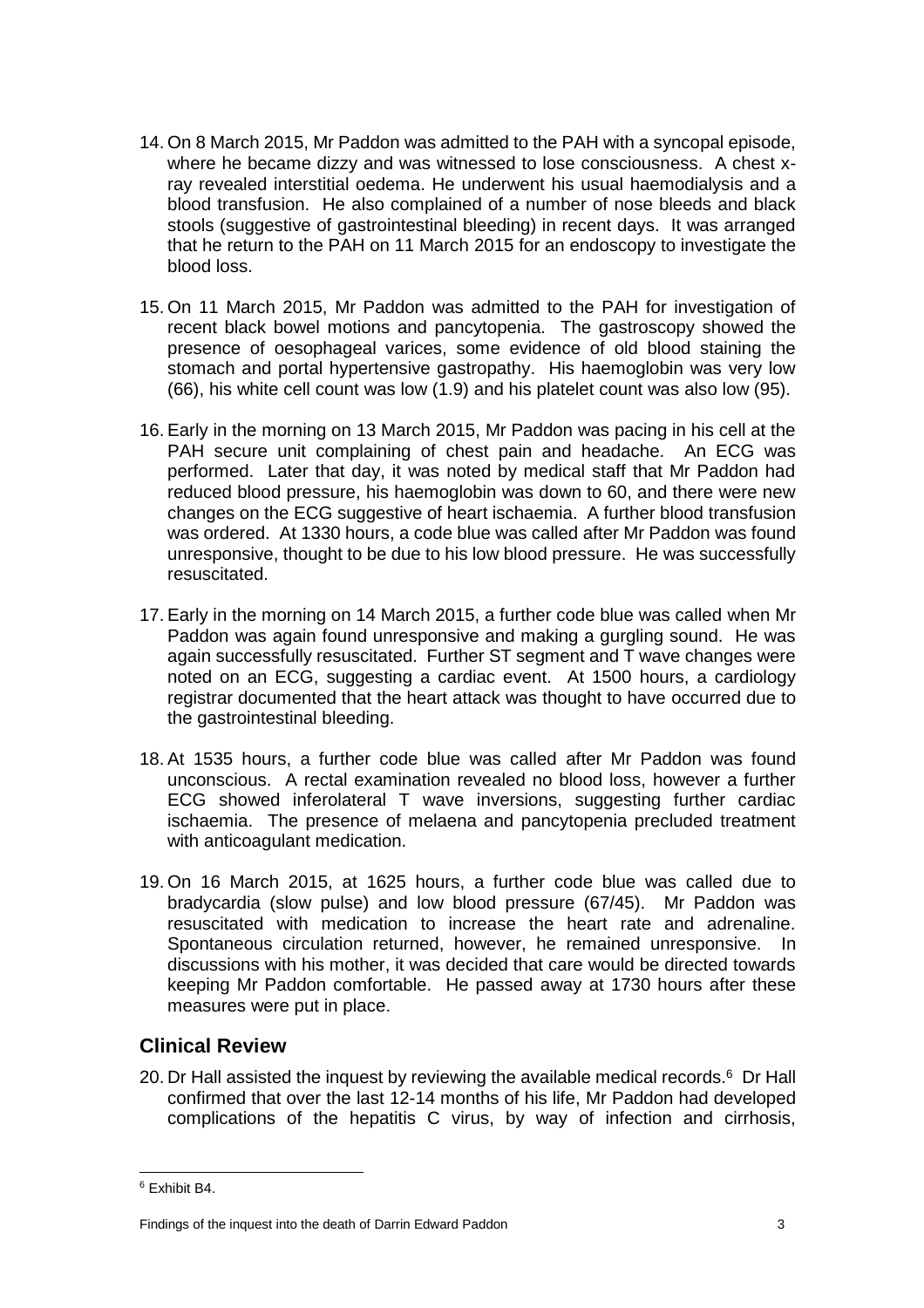bacteraemia and subsequent cardiac issues. These all culminated in his death, which was ultimately due to myocardial infarction.

- 21. Dr Hall confirmed that Mr Paddon's multiple medical conditions severely affected his medical management. There was a significant interplay between each which made definitive treatment, collectively, extremely risky. If any condition was focused on separately, complications were likely to destabilise his other comorbidities. Ultimately, he could only have been effectively treated by renal transplant and major cardiac surgery. I accept that such surgery was not a reasonable option having regard to the wide spectrum of conditions he suffered.
- 22. Over the last three months of his life, Mr Paddon was deteriorating in health, predominantly due to cardiac decompensation, with his other comorbidities *simmering in the background complicating his management.* While Dr Hall expressed some concerns surrounding the end stage cardiac and emergency management provided to Mr Paddon, he did not consider that these would have altered the outcome as there were limited treatment options at this time. Dr Hall had no significant concerns with the overall medical care provided at the PAH and WCC. This opinion is extracted from his report as follows:

*Despite these concerns I believe the medical management offered to Mr Paddon by PAH treating doctors, including PAHSU, as well as his medical carers at WCC was appropriate and of a standard that a community patient might expect to receive in a public hospital in Queensland and in a community general practice setting. His mother, Mrs Stevenson, indicated to the Coroner in her statement that she was relieved that he was in prison as she believed her son would receive appropriate medical care in that environment. Having reviewed the medical documentation from WCC and from PAH I can reassure her that she was correct in her beliefs*. 7

23. Mr Paddon's death was also the subject of a police investigation. That investigation has been considered by me and I accept that the death was from natural causes. There were no suspicious circumstances.

### <span id="page-5-0"></span>**Conclusions**

- 24. I conclude that Mr Paddon died from natural causes. I find that none of the correctional officers or inmates at WCC caused or contributed to his death. I am satisfied that Mr Paddon was given appropriate medical care by staff at the WCC and PAH while he was in custody. His death could not have reasonably been prevented.
- 25. It is a recognised principle that the health care provided to prisoners should not be of a lesser standard than that provided to other members of the community. The evidence tendered at the inquest established the adequacy of the medical care provided to Mr Paddon when measured against this benchmark.

 $\overline{\phantom{a}}$ 

<sup>7</sup> Exhibit B4, page 23.